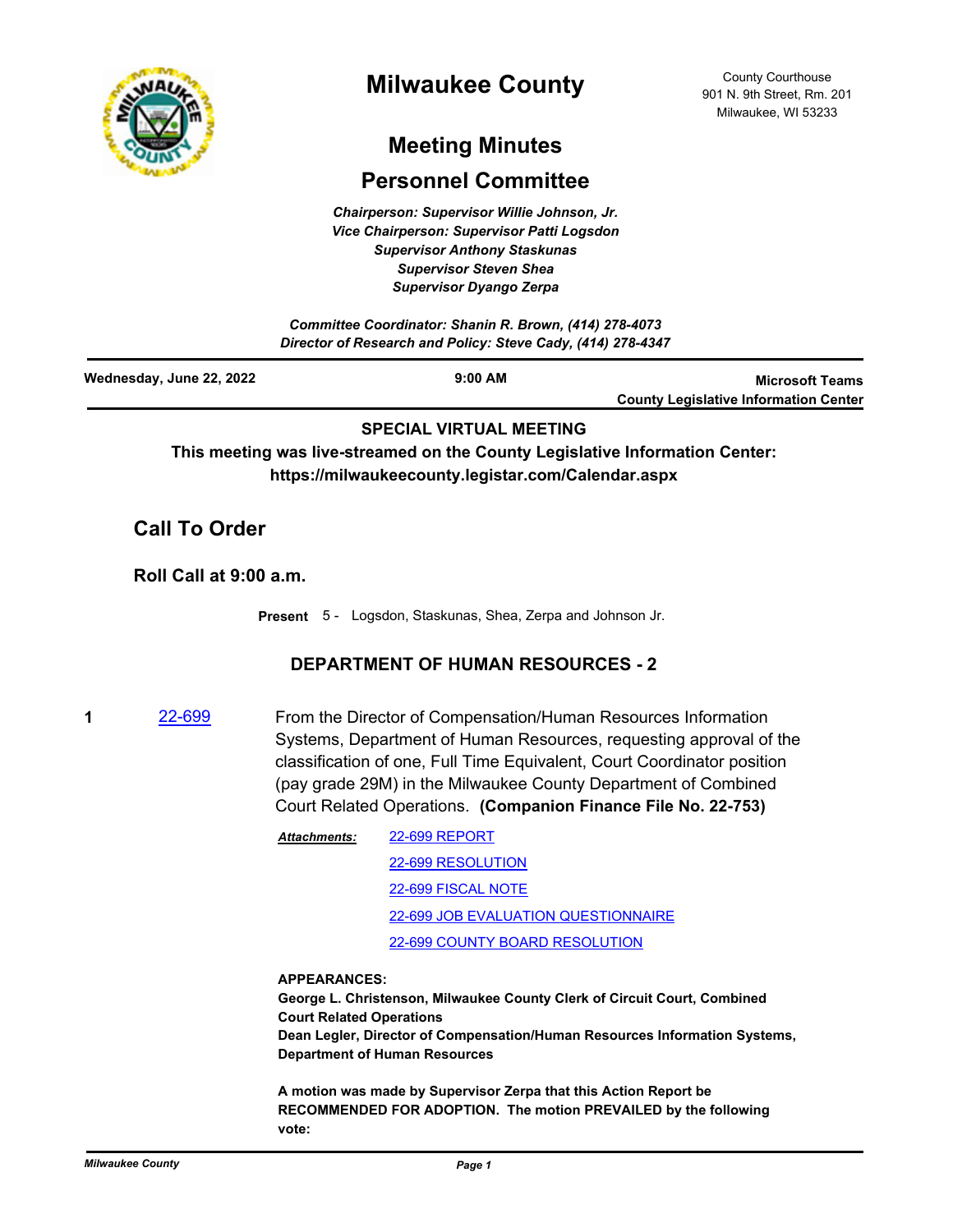**Aye:** 5 - Logsdon, Staskunas, Shea, Zerpa and Johnson Jr.

**2** [22-700](http://milwaukeecounty.legistar.com/gateway.aspx?m=l&id=/matter.aspx?key=12399) From the Director of Compensation/Human Resources Information Systems, Department of Human Resources, requesting approval of the classification of one, Full Time Equivalent, Court Coordinator (Mental Health Treatment Court) position (pay grade 29M) in the Milwaukee County Department of Combined Court Related Operations.

**(Companion Finance File No. 22-754)**

[22-700 REPORT](http://MilwaukeeCounty.legistar.com/gateway.aspx?M=F&ID=a35c2221-a5df-4421-81d3-4169c4515b1c.pdf) [22-700 RESOLUTION](http://MilwaukeeCounty.legistar.com/gateway.aspx?M=F&ID=29d027db-649d-45b5-b1d1-fdaa503f7f63.docx) [22-700 FISCAL NOTE](http://MilwaukeeCounty.legistar.com/gateway.aspx?M=F&ID=ab271867-a839-4003-b0a4-a316a5365797.pdf) [22-700 JOB EVALUATION QUESTIONNAIRE](http://MilwaukeeCounty.legistar.com/gateway.aspx?M=F&ID=c68f90e6-52e1-4e02-8271-5bba653de9da.doc) [22-700 COUNTY BOARD RESOLUTION](http://MilwaukeeCounty.legistar.com/gateway.aspx?M=F&ID=a2bec6f8-294f-4afb-80fa-5f7b3e0cbbaa.pdf) *Attachments:*

#### **APPEARANCES:**

**George L. Christenson, Milwaukee County Clerk of Circuit Court, Combined Court Related Operations Stephanie Garbo, Judicial Operations Manager, Pre-Trial Services, Combined Court Related Operations**

**A motion was made by Supervisor Shea that this Action Report be RECOMMENDED FOR ADOPTION. The motion PREVAILED by the following vote:**

**Aye:** 5 - Logsdon, Staskunas, Shea, Zerpa and Johnson Jr.